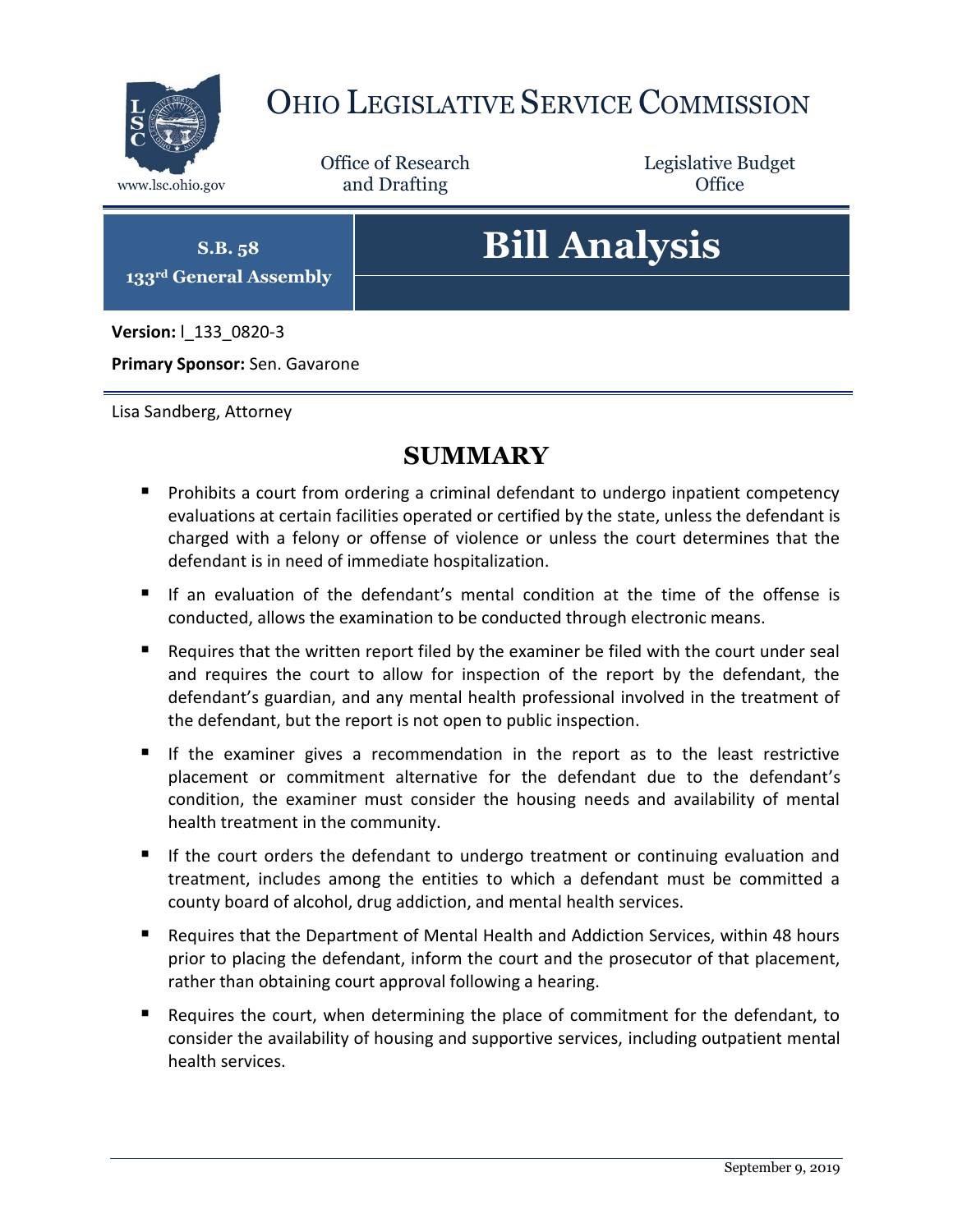- Allows the court, if the court or prosecutor files an affidavit for civil commitment for the defendant with the probate court, to enter an interim order of civil commitment for the defendant, pending a hearing in the probate court within 30 days and allows the court to appoint a limited guardian for the purpose of making treatment decisions.
- **Specifies that the limited guardianship terminates upon the probate court's disposition** of the affidavit for civil commitment.
- Allows the court, if the court or prosecutor files an affidavit for civil commitment in the probate court for a defendant who is charged with a specified felony and is found incompetent to stand trial, and after certain circumstances are met, to enter an interim order of civil commitment pending a hearing in the probate court.
- Appropriates \$250,000 for FYs 2020 and 2021 under the Department of Mental Health and Addiction Services to help pay the costs associated with the appointment of guardians.

## **DETAILED ANALYSIS**

#### **Procedure for court-ordered competency examinations**

If the issue of a criminal defendant's competence to stand trial is raised or a defendant enters a plea of not guilty by reason of insanity, a court may order one or more evaluations of the defendant's present mental condition or, in the case of a plea of not guilty by reason of insanity, of the defendant's mental condition at the time of the offense charged. If a court orders an evaluation, the defendant must be available at the times and places established by the examiners who are to conduct the evaluation. $1$ 

The bill prohibits a court from ordering a defendant to undergo inpatient competency evaluations at a center, program, or facility operated by the Department of Mental Health and Addiction Services (DMHAS) or the Department of Developmental Disabilities (DODD), unless the defendant is charged with a felony or an offense of violence or unless the court determines that the defendant is in need of immediate hospitalization. Generally, an evaluation ordered by a municipal court must be conducted through community resources, such as a certified forensic center, court probation department, or community mental health services provider. A defendant who has not been released on bail or recognizance may be evaluated at the place of detention.<sup>2</sup>

If a defendant is charged with a felony or an offense of violence, the following provisions in current law would continue to apply: $3$ 

 $1$  R.C. 2945.371(A) and (C)(1).

 $^{2}$  R.C. 2945.37(H) and 2945.371(D)(1) and (E).

 $3$  R.C. 2945.371(C)(2) and (D)(2).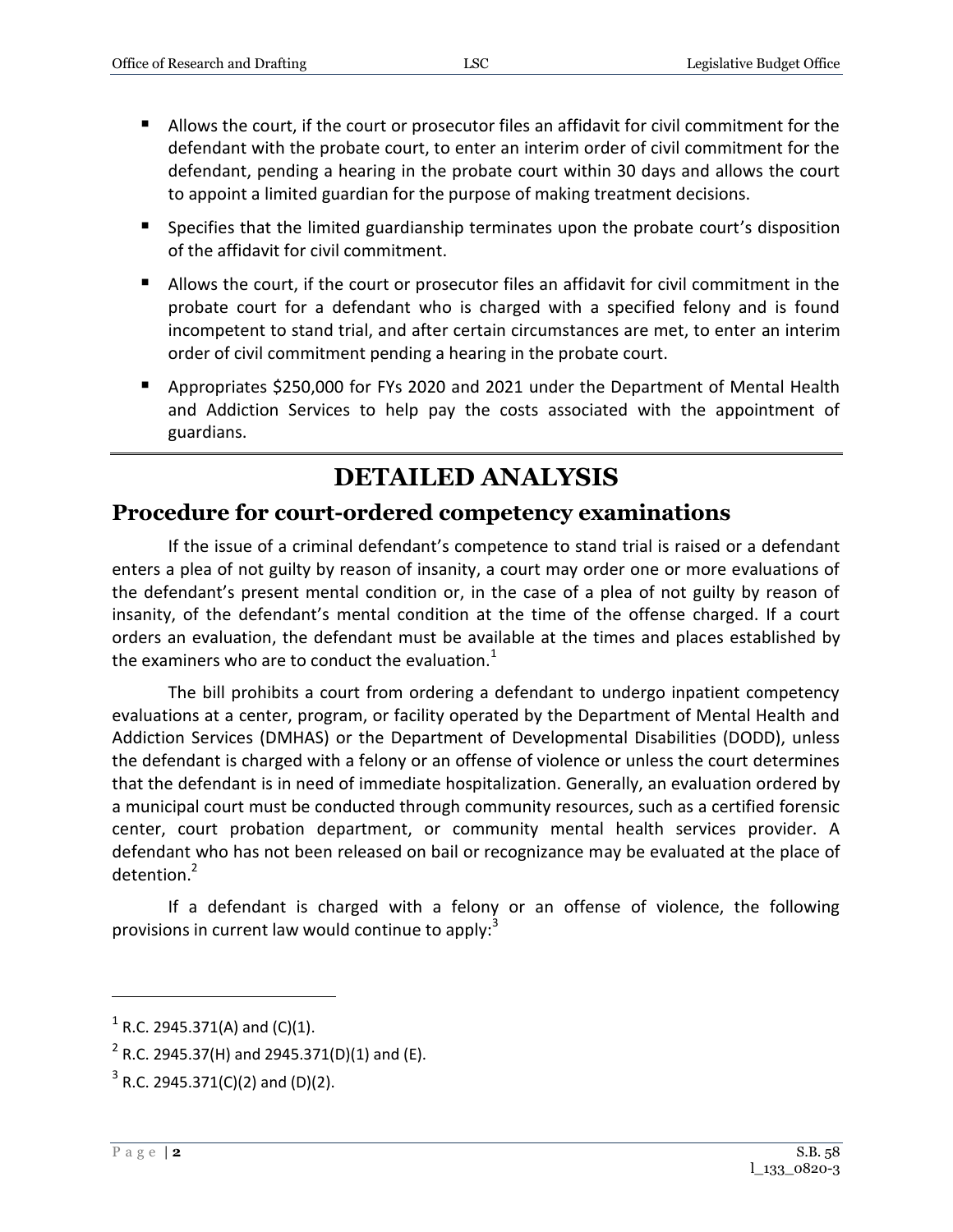1. If a defendant who has been released on bail or recognizance refuses to submit to a competency examination, the court may order the sheriff to take the defendant into custody and deliver the defendant to a center, program, or facility operated or certified by DMHAS or DODD.

2. If a defendant has not been released on bail or recognizance, upon the examiner's request, the court may order the sheriff to transport the defendant to a program or facility operated or certified by DMHAS or DODD. However, a municipal court may order the inpatient evaluation only upon the request of a certified forensic center examiner.

3. In both circumstances, above, the defendant may be held for inpatient evaluation for a reasonable period of time not exceeding 20 days.

Current law requires the examiner, in conducting an evaluation of the defendant's mental condition at the time of the offense charged, to consider all relevant evidence. The bill allows this examination to be conducted through electronic means. $<sup>4</sup>$  Current law also requires</sup> the examiner to file a written report with the court within 30 days after entry of a court order for evaluation. The court must provide copies of the report to the prosecutor and defense counsel. The bill requires that the written report be filed with the court under seal and requires the court to allow for inspection of the report by the defendant, the defendant's guardian, and any mental health professional involved in the treatment of the defendant, but the report must not be open to public inspection.<sup>5</sup>

Under current law, the report must include, in part, the examiner's findings, the facts in reasonable detail on which the findings are based, and, if the examiner's opinion is that the defendant is incapable of understanding the nature and objective of the proceedings against the defendant or of assisting in the defendant's defense and that the defendant presently is mentally ill or has an intellectual disability, the examiner's recommendation as to the least restrictive placement or commitment alternative, consistent with the defendant's treatment needs for restoration to competency and with the safety of the community. The bill requires that the examiner consider the housing needs and the availability of mental health treatment in the community.<sup>6</sup>

#### **Place of commitment**

Under current law, if a court orders a defendant to undergo treatment or continuing evaluation and treatment under Ohio law, the court order must specify that the defendant either must be committed to DMHAS for treatment or continuing evaluation and treatment at a hospital, facility, or agency, as determined to be clinically appropriate by DMHAS or must be committed to a facility certified by DMHAS as being qualified to treat mental illness, to a public or community mental health facility, or to a psychiatrist or other mental health professional for

 $4$  R.C. 2945.371(G).

 $^5$  R.C. 2945.371(H).

 $^6$  R.C. 2945.371(H)(1), (2), and (3)(d).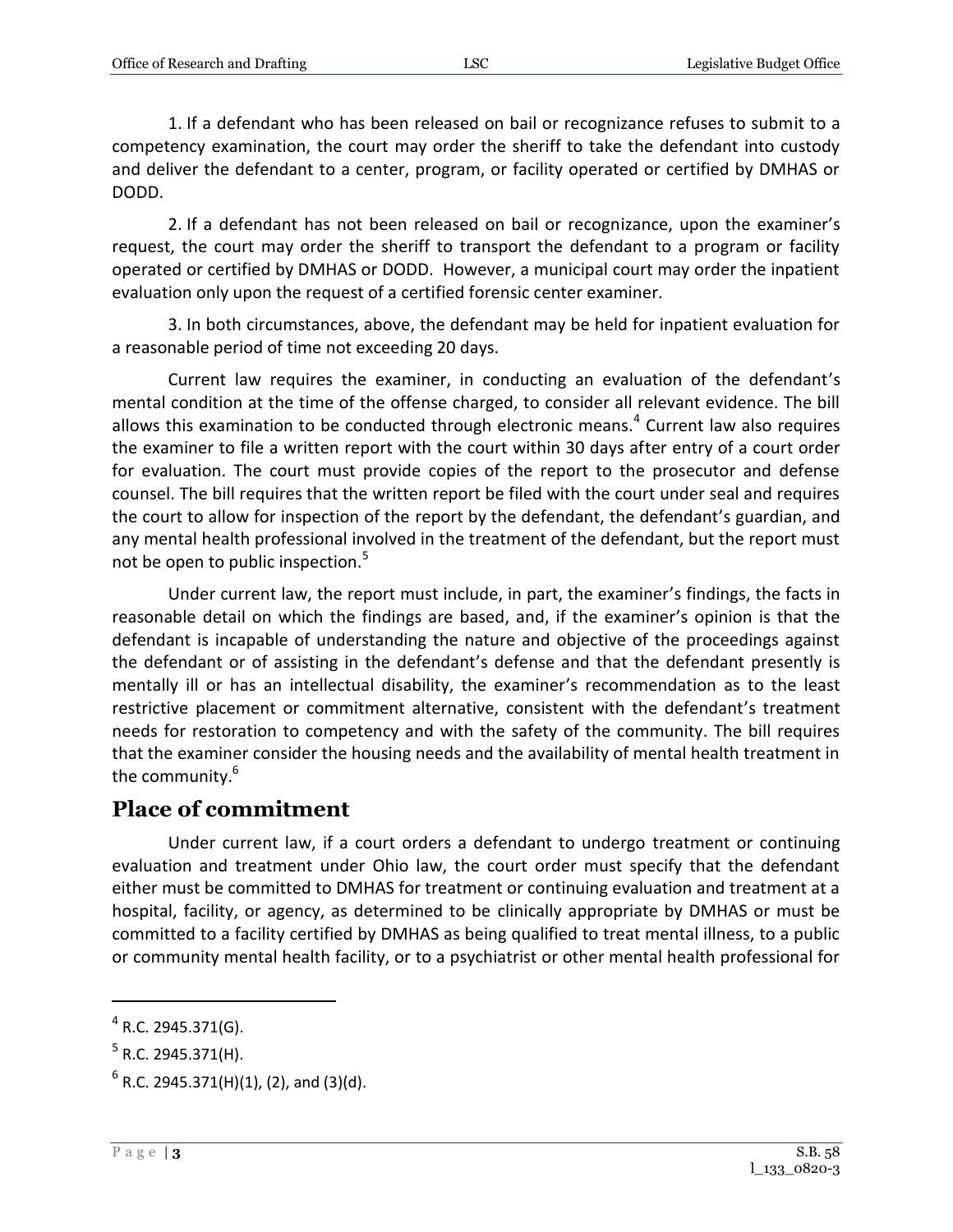treatment or continuing evaluation and treatment. Prior to placing the defendant, DMHAS must obtain court approval for that placement following a hearing. The bill includes among the entities to which a defendant must be committed a county board of alcohol, drug addiction, and mental health services and instead requires that DMHAS, within 48 hours prior to placing the defendant, inform the court and the prosecutor of that placement, rather than obtaining court approval following a hearing.<sup>7</sup>

Current law also provides that in determining the place of commitment, the court must consider the extent to which the person is a danger to the person and to others, the need for security, and the type of crime involved and must order the least restrictive alternative available that is consistent with public safety and treatment goals. In weighing these factors, the court must give preference to protecting public safety. The bill requires the court to also consider the availability of housing and supportive services in weighing these factors and to consider the availability of housing and supportive services, including outpatient mental health services, when determining the place of commitment.<sup>8</sup>

Under current law, if the court conducts another hearing pursuant to R.C. 2945.38(H) to determine if the defendant is competent to stand trial and if the court finds that the defendant is incompetent to stand trial, if the most serious offense with which the defendant is charged is a misdemeanor or a felony other than certain specified felonies listed in R.C. 2945.38(C)(1), and if the court finds that there is not a substantial probability that the defendant will become competent to stand trial even with a course of treatment, or if the maximum time for treatment relative to that felony offense has expired, the court must dismiss the indictment, information, or complaint against the defendant. The court must discharge the defendant unless the court or prosecutor files an affidavit for civil commitment in the probate court. If such an affidavit is filed, the court may detain the defendant for ten days pending civil commitment.

The bill instead provides that if such an affidavit is filed, the court may enter an interim order of civil commitment for the defendant, pending a hearing in the probate court within 30 days, and the court may appoint a limited guardian for the defendant for the purpose of making mental health treatment decisions. The court has jurisdiction to appoint a guardian for the defendant notwithstanding anything to the contrary under R.C. 2101.24 (law regarding probate court jurisdiction). All of the requirements for a guardianship under Ohio law apply to a guardianship created under the bill except that a guardianship created under the bill terminates upon the probate court's disposition of the affidavit for civil commitment.<sup>9</sup>

The bill also appropriates \$250,000 in FY 2020 and in FY 2021 in new GRF line item 336428, Guardianships, under the Department of Mental Health and Addiction Services. The

 $7$  R.C. 2945.38(B)(1)(b).

 $^8$  R.C. 2945.38(B)(1)(b).

<sup>&</sup>lt;sup>9</sup> R.C. 2945.38(H)(4).